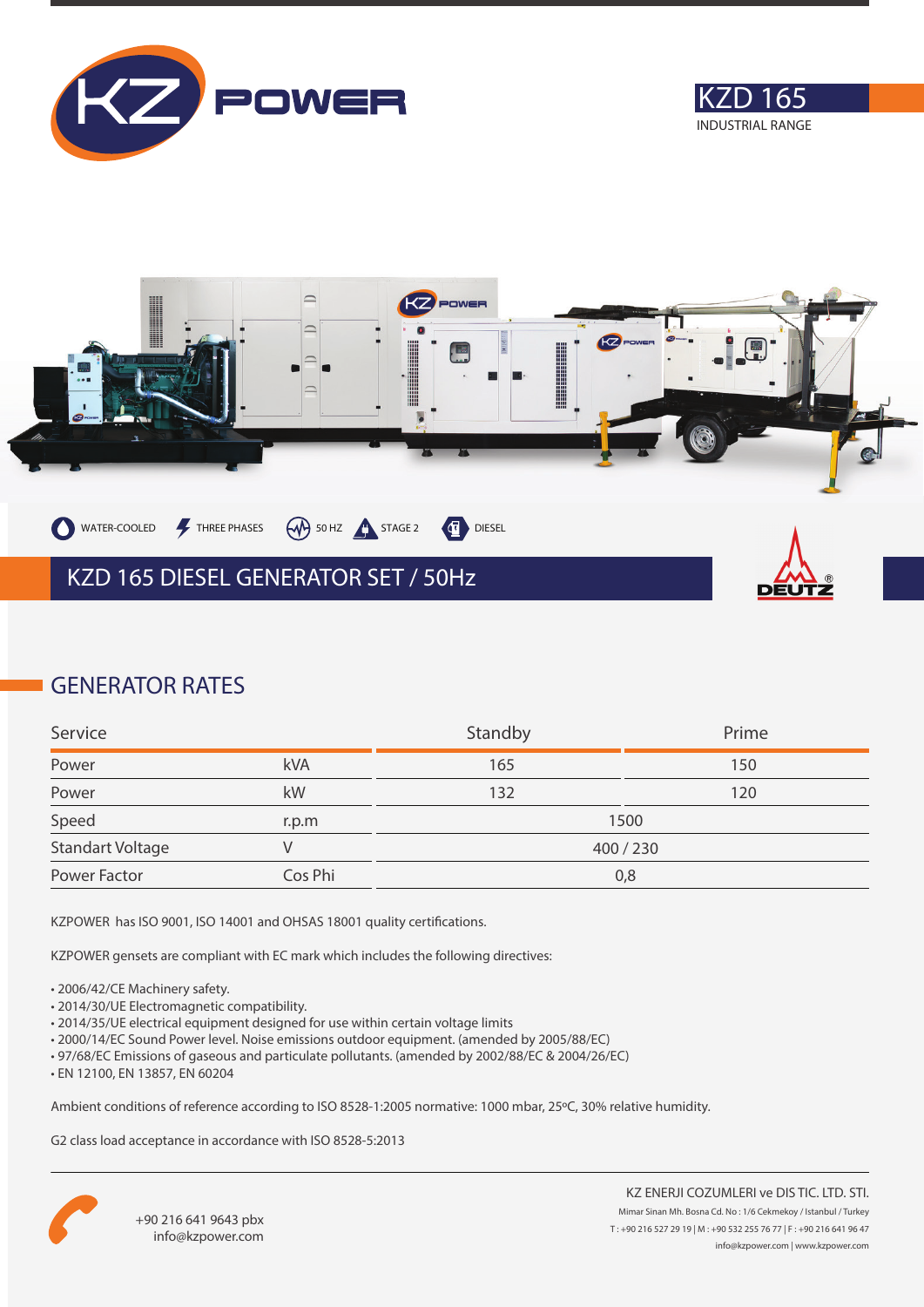



## **SPECIFICATIONS 50HZ / 1.500 rpm**

| Engine                                      | Specifications |                         |
|---------------------------------------------|----------------|-------------------------|
| <b>Rated Output</b><br>kW                   |                | 152                     |
| Manufacturer                                |                | <b>DEUTZ</b>            |
| Model                                       |                | WP6D140E200             |
| <b>Engine Type</b>                          |                | 4 Stroke - Diesel       |
| <b>Injection Type</b>                       |                | Direct Injection        |
| <b>Aspiration Type</b>                      |                | Turbocharged            |
| Number of cylinders and arrangement         |                | In line                 |
| Bore and Stroke                             | mm             | 105/130                 |
| Displacement                                | L              | 6,75                    |
| Cooling System                              |                | WATER + %50 Antifreezze |
| Lube Oil Specifications                     |                | ACEA E3,E4,E5 (15W-40)  |
| <b>Compression Ratio</b>                    |                | 18:01                   |
| Fuel Consumption Standby (110%)             | 1/h            | 35,9                    |
| Fuel Consumption 100% PRP                   | 1/h            | 32,64                   |
| Fuel Consumption 75 % PRP                   | 1/h            | 24,56                   |
| Fuel Consumption 50 % PRP<br>1/h            |                | 16,65                   |
| Lube oil consumption with full load         |                | < 0.5                   |
| Total oil capacity including tubes, filters | г              | 20                      |
| Total coolant capacity                      |                | 16,3                    |
| Governor                                    | Type           | Electronical            |
| Air Filter                                  | Type           | Dry                     |
|                                             |                |                         |

| Alternator                              | Specifications          |
|-----------------------------------------|-------------------------|
| Manufacturer                            | <b>GENTECH</b>          |
| Model                                   | <b>GNT-175</b>          |
| Poles                                   | $\overline{4}$          |
| Connection type (standard)<br>No.       | Star                    |
| <b>Total Harmonic Content</b>           | $<$ %2                  |
| Insulation                              | H Class                 |
| Enclosure (according IEC-34-5)<br>Class | IP 21/23                |
| Exciter system                          | Self-excited, brushless |
| Voltage regulator                       | A.V.R (Electronic)      |
| <b>Bracket type</b>                     | Single Bearing          |
| Coupling system                         | Flexible disc           |
| Efficiency (%)                          | %93,9                   |
| Voltage Output (VAC)                    | 230/400                 |
| Frequency (Hz)                          | 50                      |
|                                         |                         |

#### Prime Power (PRP):

According to ISO 8528-1:2005, Prime power is the maximum power which a generating set is capable of delivering continuously whilst supplying a variable electrical load when operated for an unlimited number of hours per year under the agreed operating conditions with the maintenance intervals and procedures being carried out as prescribed by the manufacturer. The permissible average power output (Ppp) over 24 h of operation shall not exceed 70 % of the PRP.

#### Emergency Standby Power (ESP):

According to ISO 8528-1:2005, Emergency standby power is the maximum power available during a variable electrical power sequence, under the stated operating conditions, for which a generating set is capable of delivering in the event of a utility power outage or under test conditions for up to 200 h of operation per year with the maintenance intervals and procedures being carried out as prescribed by the manufacturers. The permissible average power output over 24 h of operation shall not exceed 70 % of the ESP.

#### Note:

All data based on operation to ISO 3046/1, BS 5514 and DIN 6271 standard reference conditions.



• All rotating parts are covered by metal mesh against damages

• Heavy duty water cooled diesel engine and brushless alternator • Solid steel base frame with minimum 8 hours base tank and

• AMF Control panel with digital-automatic main control module

• User Manual, Electrical Drawing and Gurantee certificate

Standard Generator Features

anti-vibration mountings

• Residential type silencer • Flexible exhaust compensator • Block water heater unit

• Battery charge redressor. Lead acid battery

• 50c Tropical radiator





+90 216 641 9643 pbx info@kzpower.com

KZ ENERJI COZUMLERI ve DIS TIC. LTD. STI. Mimar Sinan Mh. Bosna Cd. No : 1/6 Cekmekoy / Istanbul / Turkey T : +90 216 527 29 19 | M : +90 532 255 76 77 | F : +90 216 641 96 47 info@kzpower.com | www.kzpower.com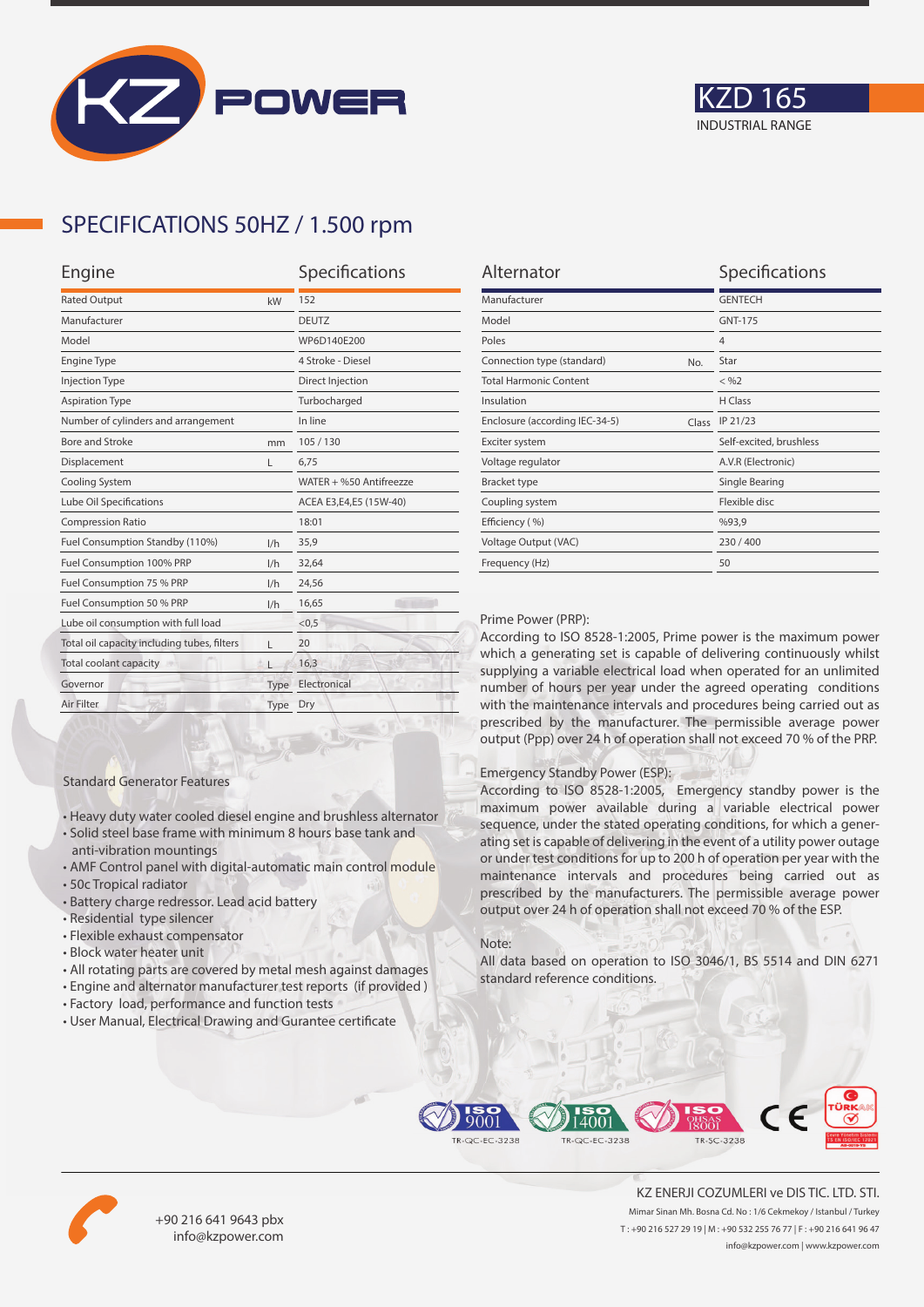



### **DIMENSIONS**





### **OPEN SET**

| WxLxH            | mm | 1050x3100x1700 |
|------------------|----|----------------|
| Weight           | ΚQ | 1560           |
| <b>Fuel Tank</b> |    | 350            |



### **CANOPIED**

| WxLxH            | mm | 1050x3580x1870 |
|------------------|----|----------------|
| Weight           | ĸg | 1810           |
| <b>Fuel Tank</b> |    | 350            |

Sound Proof Canopy Specifications

- Special design for minimizing acoustic level
- Galvanized steel construction further protected by polyester powder coat paint
- Black finish stainless steel locks and hinges
- Control panel viewing window in a lockable access door
- Emergency stop push button (red) mounted on enclosure exterior
- Lifting, drag and jacking points on base frame
- Radiator fill via removable, flush mounted rain cap fitted with compression seal